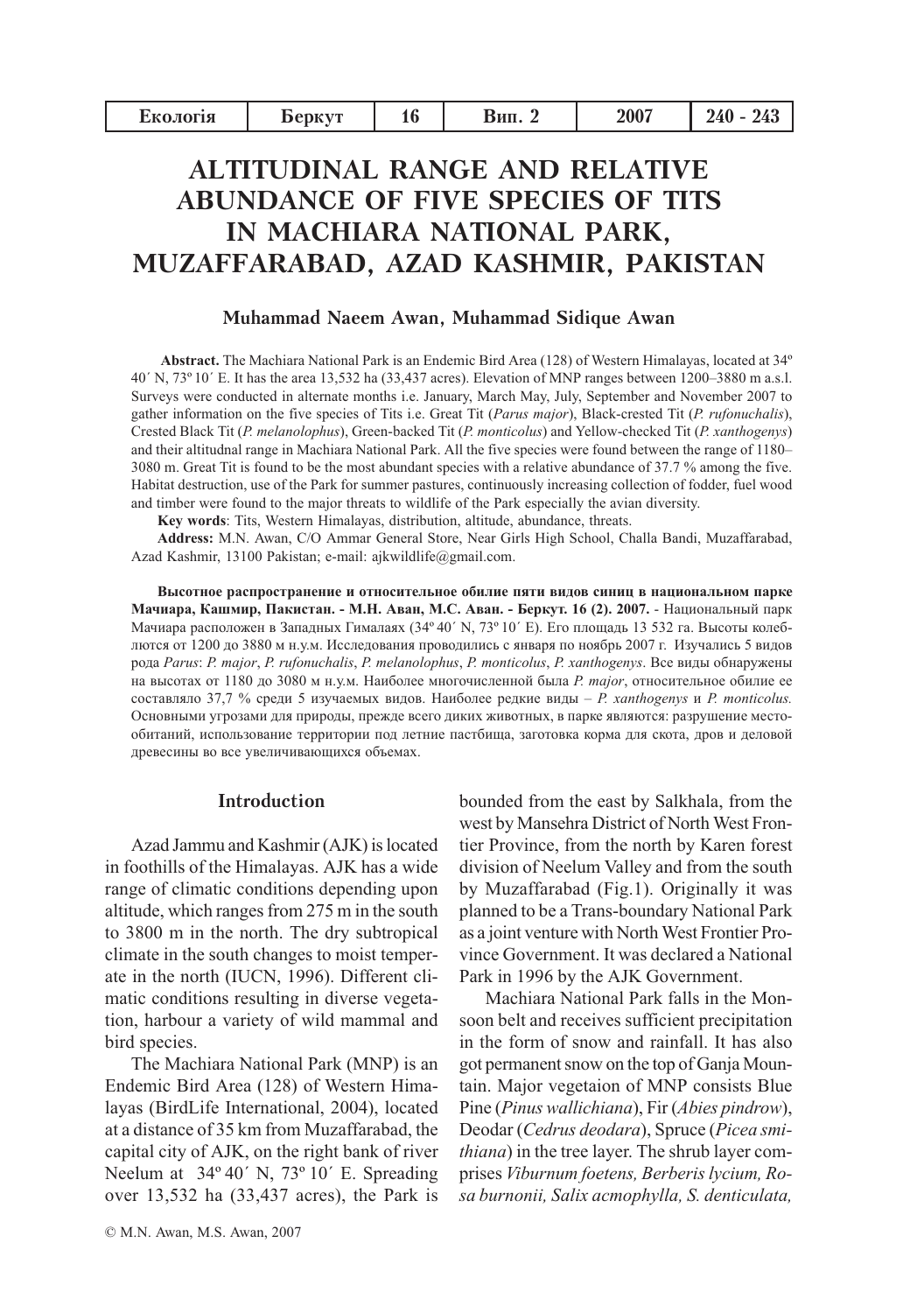Juniperus communis etc. The herb layer consists of different families, the most important genera are Bistorta, Polygonum, Senecio, Erigeron, Nepeta, Orangium etc. Elevation of MNP ranges between 1200-3880 m. Due to diverse vegetation type and altitudinal range variety of avian species are found in MNP.

Great Tit (Parus major) occurs through out the lower valleys of Gilgit and Baltistan and in AJK. It is plentiful below about 2400 m (8000 f) in horse chestnut (Aesculus indicus) forest (Roberts, 1992). According to Awan and Mir (2007), Great Tit is found in

Pattika Recreational Park with a percentage frequency of about 1.74. Great Tit is more probably to be considered a hill than a plain bird and each race breeds throughout the more wooded ranges of its area from a hight of about 3500 f to their summit even to 9000 to 10000 f when it is possible, but above 6000 f it is rather scarce (Whistler, 1986)

Green-backed tit (P. monticolus) is a Sino-Himalayan endemic species which is largely sedentary with only limited altitudinal migration in winter months (Roberts, 1992). Its normal breeding zone lies between 5000 to 8000 f but few may met up to 10000 f and even to 12000 f. During the winter numbers decend to foothills below 4000 f (Whistler, 1986). According to Ali & Ripley (1973), Green-backed Tit breeds between 1600 to 2800 m in Kahsmir.

Yellow-checked Tit (P. xanthogenys) is resident of lower elevation in the outer foothills of Himalayas mainly between 1500 to 2300 m (5000 to 7500 f) (Inskipp, Inskipp, 1985) and breeds between 1500 and 2100 m, in Nepal up to 2400 m occassionally decending to 1200 m in winter (Ali, Ripley, 1973).

Roberts (1992) reported Black-crested Tit (P. rufonuchalis) in dry scrub forests of Mar-



Fig. 1. Study area.

Рис. 1. Район исследований.

galla hills down to 760 m (2500 f) in October. According to Mirza (1998), Black-crested Tit, Crested Black Tit (Parus melanolophus), Great Tit and Green-backed Tit are beautiful and melodious birds of moist temperate forest and they are constantly busy in picking up small insects from branches. Crested Black Tit is truly a bird of conifer forms and is found usually at high altitude between 1800 to 3000 m (6000 to 10000 f) in Pakistan (Roberts 1992). It breeds in somewhat high zone between 6000 to 12000 f but in winter descends down to 4000 f and even occassionally lower though it never reaches the plains (Whistler, 1986).

### Material and methods

The data were collected by using direct as well as indirect methods in order to find out the altitudinal range of five species of tits in Machiara National Park. For comprehensive and seasonal data collection, surveys were conducted in alternate months i.e. January, March May, July, September and November in 2007. In view of difficult terrain, the Line Transect Method which involves recording the number of birds encountered along a definite length of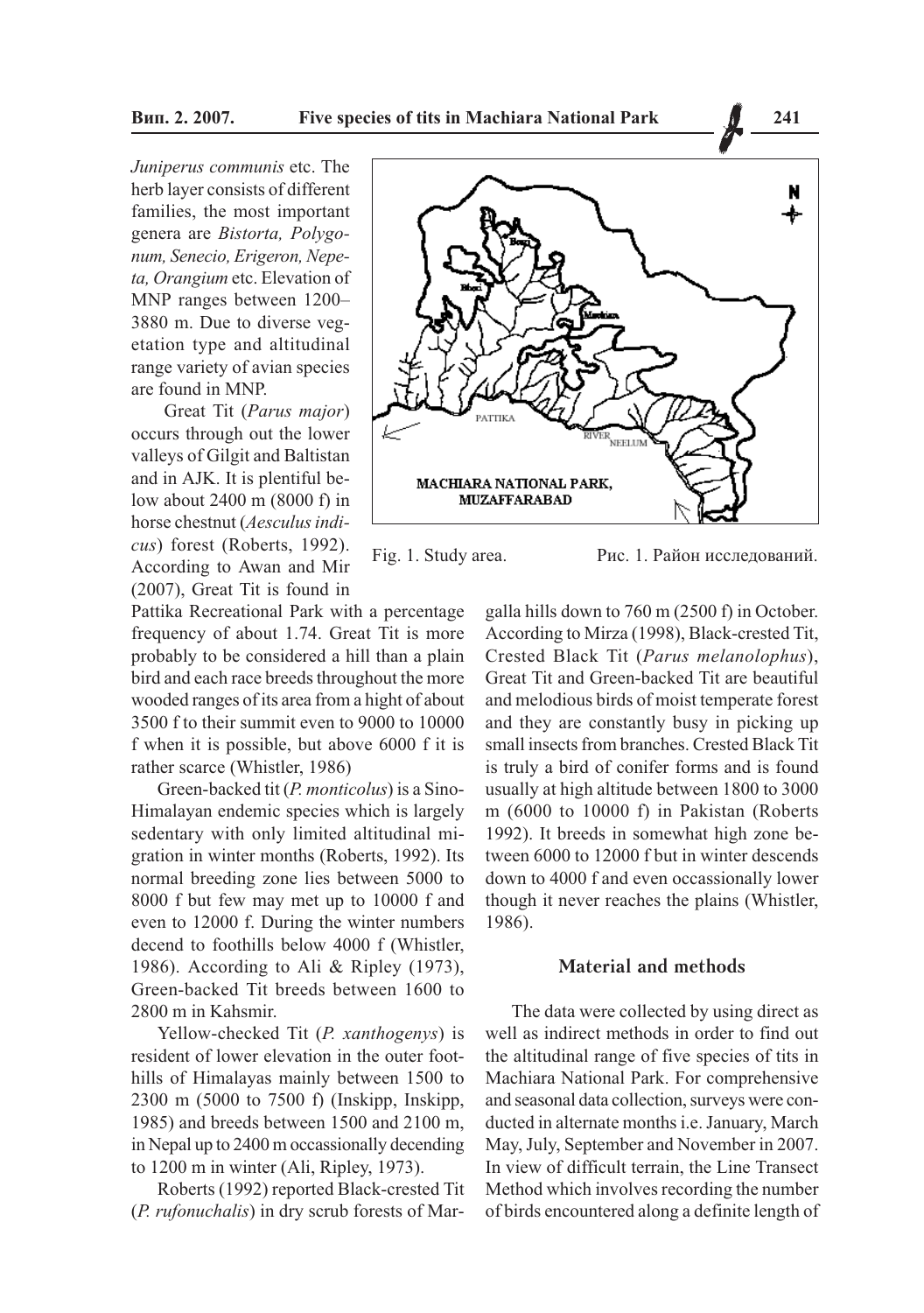the habitat was used. Observations were made using naked eye as well as binocular  $(12^{x}-50^{x})$ and species were identified using keys of Woodcock (1980), Ali and Ripley (1983) and Kazmierczak (2000). Wildlife staff and locals were interviewed for the data on altitudinal range, presence or absence of the species in MNP. Finally the collected data was tabulated and analysed using standard statistical methods to calculate relative abundance.

### **Results and discussion**

During present survey 5 species of tits have been recorded in the Park.

Great Tit is found in almost all the parts of Machiara National Park. Its relative abundance is calculated as 37.7 % (Table, Fig 2). Great Tit breeds between 1000 to 1800 m in Chitral and in Ladakh up to 3600 meter (Ali, Ripley, 1973). According to Awan et al. (2004), Great Tit is a common winter visitor in the city area of Muzaffarabad. During the survey it was recorded in almost all the months and its altitudinal range is calculated between 1240 to 2655 m (Table, Fig. 3). Choudhury (2003) recorded Great Tit at an altitude of 2000 m in India.

Black-crested Tit was found through out the survey and in all parts of the park. It is the



Fig. 2. Dynamics of relative abundance of tits. Рис. 2. Динамика относительного обилия синиц.

Relative abundance and altitudinal range of tits in Machiara National Park Относительное обилие и высотное распространение синиц в национальном парке Мачиара

| Species         | Relative<br>abundance, % | Altitudinal<br>range, m |  |
|-----------------|--------------------------|-------------------------|--|
| P. major        | 37.7                     | 1240-2655               |  |
| P. rufonuchalis | 26.4                     | 1760-2760               |  |
| P. melanolophus | 19.6                     | 2120-2210               |  |
| P. monticolus   | 7.0                      | 2710-3080               |  |
| P. xanthogenys  | 9.4                      | 1180-3000               |  |

second highest populated species among the five tits in MNP. The relative abundance is calculated as 26.4 % (Table, Fig. 2). Altitudinal range of this species in MNP is recorded between 1760 to 2760 m (Table, Fig. 3). Blackcrested Tit breeds between 2200 to 3600 m occasionally decending up to 1500 m, in winter exceptionally to the foothills (Ali, Ripley,  $1973$ ).

Crested Black Tit is recorded only in summer. Its relative abundance in MNP is calculated as 19.6 % (Table, Fig. 2). The species is found in an altitudinal range of 2120–2210 m (Table, Fig. 3). It breeds from 2000 m to tim-

> ber line 3300 m in Kashmir and in winter occurs down to the foothills 600 m (Ali, Ripley, 1973). According to Kazmierczak (2000), this species is resident to Pakistan with an altitudinal migration between  $2000$  to  $3700$  m in summer and comes down to foothills in winter

> **Green-backed Tit is the least** populated species among the five species of tits in MNP with the relative abundance of 7.0  $\%$ (Table, Fig. 2). It is met within summer usually above 1500 m and normally up to about 2700 m (Roberts, 1992). Altitudinal range of Green-backed Tit is recorded from 2710 to 3080 m (Table, Fig. 3) in MNP. The species is reported at an